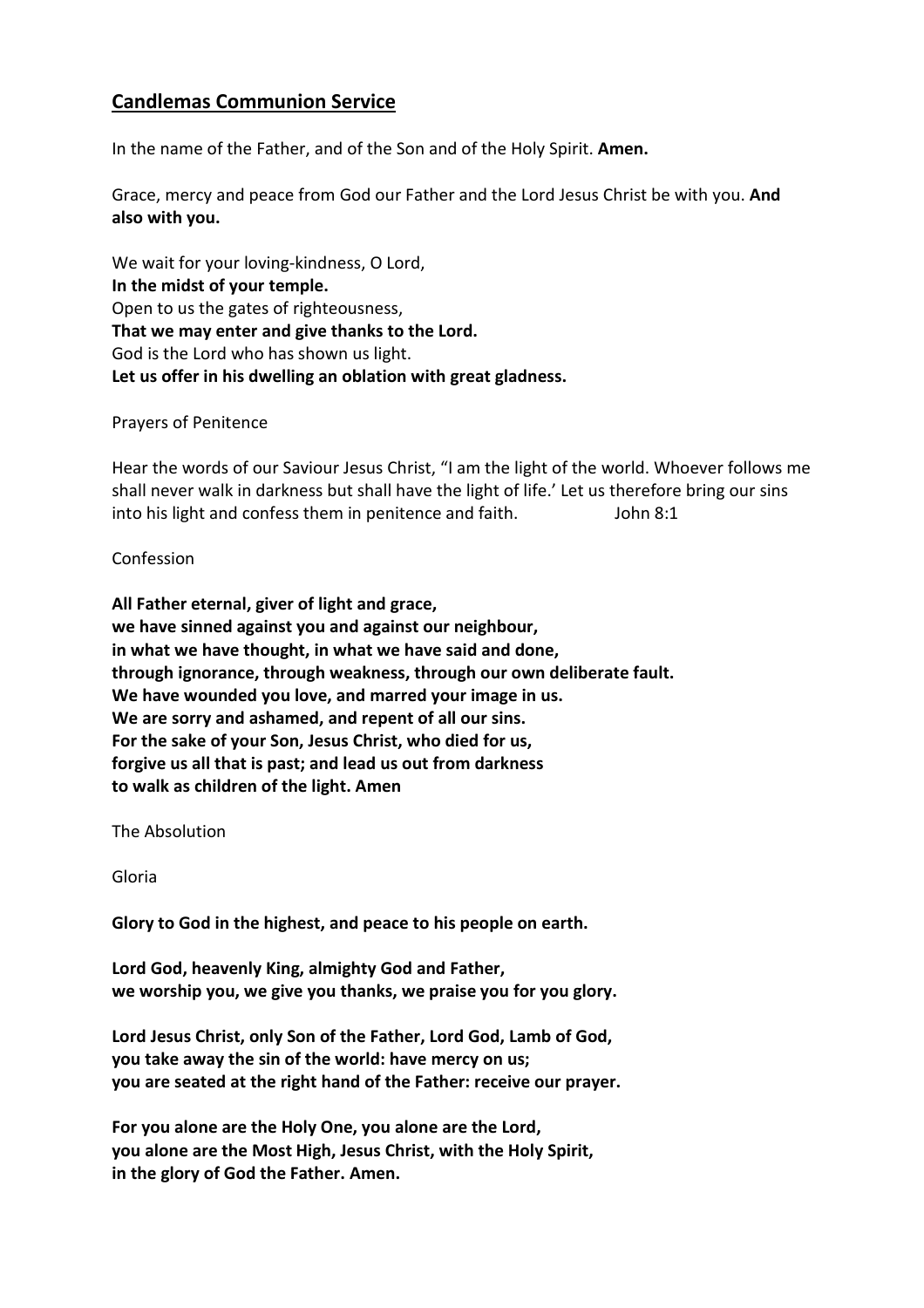The Collect for Candlemas

Readings

This is the word of the Lord. **Thanks be to God.** 

Hymn

Gospel

Alleluia, alleluia. The child is the light to enlighten the nations, and the glory of your people Israel. The same state 2:32 **Alleluia.** 

Hear the Gospel of our Lord Jesus Christ according to *N.*  **Glory to you, O Lord.** 

*At the end the reader says* 

This is the Gospel of the Lord. **Praise to you, O Christ.** 

Sermon

The Creed

**We believe in one God, the Father, the Almighty, maker of heaven and earth, of all that is seen and unseen.** 

**We believe in one Lord, Jesus Christ, the only Son of the God, eternally begotten of the Father, God from God, Light from Light, true God from true God, begotten not made, of one Being with the Father; through him all things were made. For us and for our salvation he came down from heaven, was incarnate from the Holy Spirit and the Virgin Mary and was made man. For our sake he was crucified under Pontius Pilate; he suffered death and was buried. On the third day he rose again in accordance with the Scriptures; he ascended into heaven and is seated at the right hand of the Father. He will come again in glory to judge the living and the dead, and his kingdom will have no end.** 

**We believe in the Holy Spirit, the Lord, the giver of life, who proceeds from the Father and the Son, who with the Father and the Son is worshipped and glorified, who has spoken through the prophets.**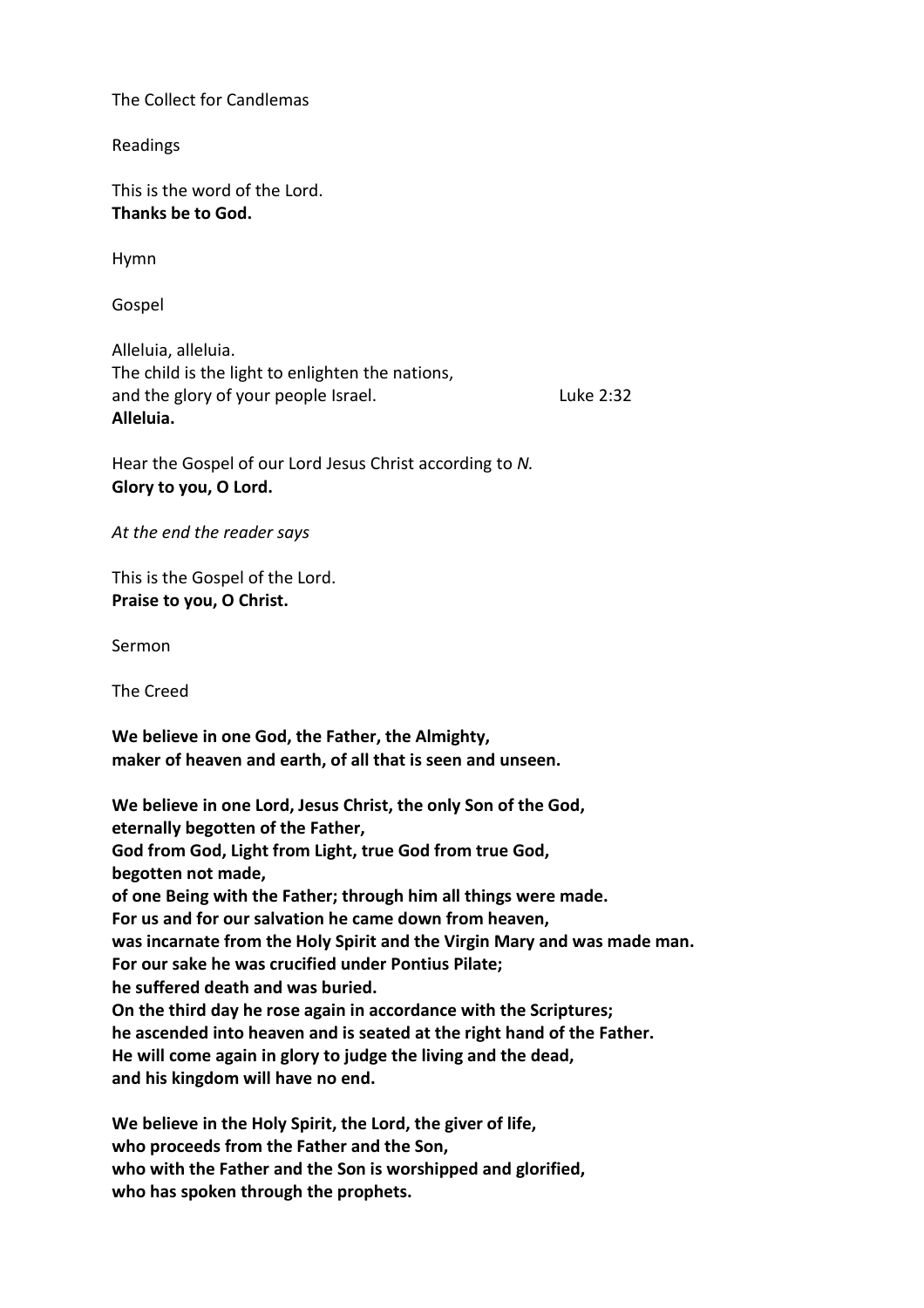**We believe in one holy catholic and apostolic Church. We acknowledge one baptism for the forgiveness of sins. We look for the resurrection of the dead, and the life of the world to come. Amen.** 

Prayers

Lord, in your mercy **hear our prayer.** 

*At the end all say* **Merciful Father, accept these prayers for the sake of your Son, our Saviour Jesus Christ. Amen.** 

The Peace

In the tender of mercy of our God, the dayspring from on high has broken upon us, to give light to those who dwell in darkness and the shadow of death, and to guide our feet into the way of peace. The peace of the Lord be always with you. **And also with you.** 

Let us offer one another a sign of peace.

Hymn

Preparation of the Table

Father, in Christ there has sprung up a light for the righteous; accept the gifts we bring before you and grant that Christ may shine in us to the praise and glory of your name. **Amen.** 

The Eucharistic Prayer

The Lord is here. **His Spirit is with us.** 

Lift up your hearts. **We lift them to the Lord.** 

Let us give thanks to the Lord our God. **It is right to give thanks and praise.** 

*The president praises God for his mighty acts ending with* 

Therefore with angels and archangels, and with all the company of heaven, we proclaim your great and glorious name, for ever praising you and saying: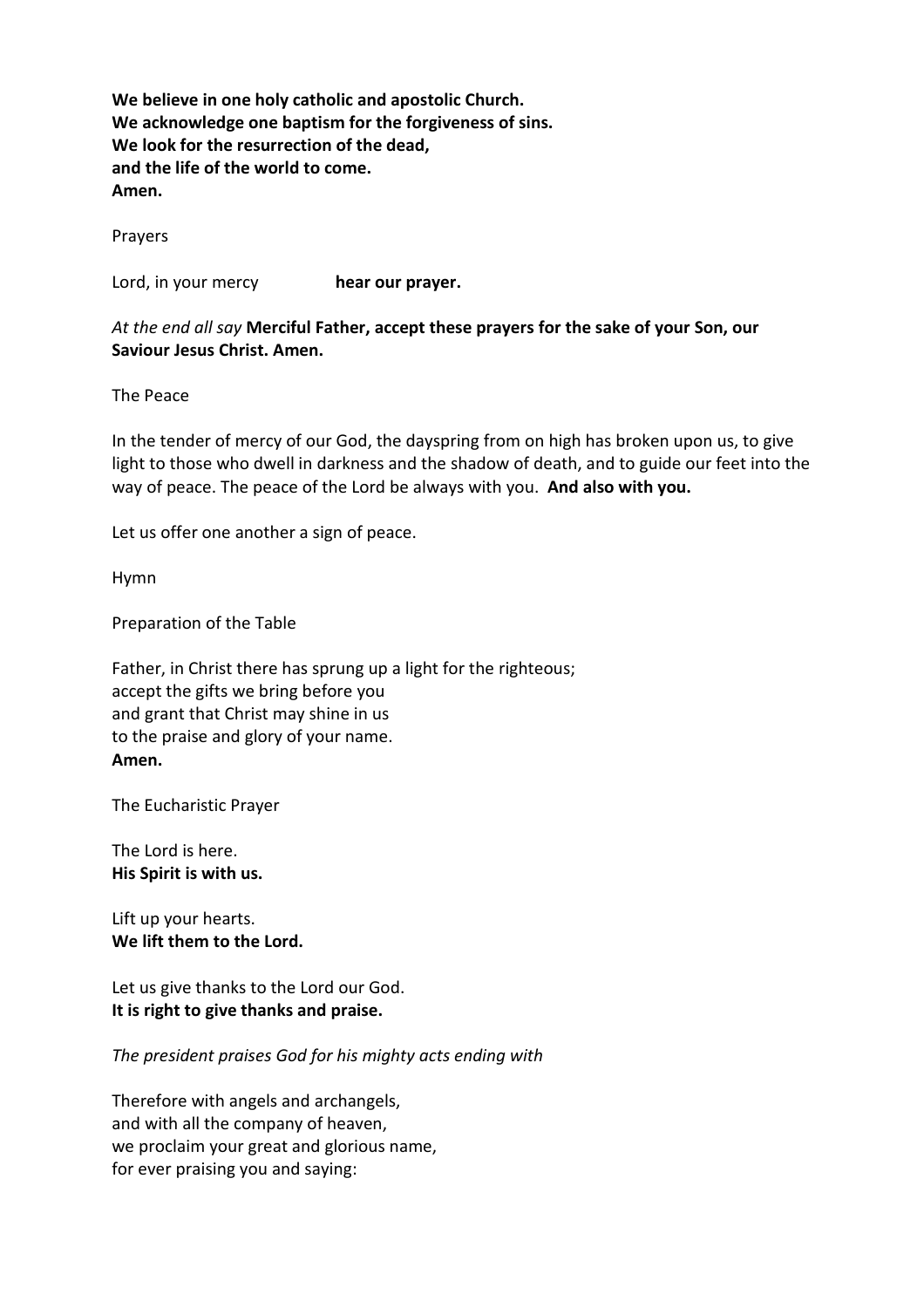**Holy, holy, holy Lord, God of power and might, heaven and earth are full of your glory. Hosanna in the highest. Blessed is he who comes in the name of the Lord. Hosanna in the highest.** 

*The president recalls the last supper including the acclamation* 

Great is the mystery of faith. **Christ has died: Christ is risen: Christ will come again.** 

The Lord's prayer

As our Saviour taught us, so we pray

**Our Father in heaven, hallowed be your name, your kingdom come, your will be done, on earth as in heaven. Give us today our daily bread. Forgive us our sins as we forgive those who sin against us. Lead us not into temptation but deliver us from evil. For the kingdom, the power, and the glory are yours now and for ever. Amen.** 

*The priest breaks the consecrated bread.* 

We break this bread to share in the body of Christ. **Though we are many, we are one body, because we all share in one bread.** 

**Lamb of God, you take away the sin of the world, have mercy on us. Lamb of God, you take away the sin of the world, have mercy on us. Lamb of God, you take away the sin of the world, grant us peace.** 

Giving of Communion

Jesus is the Lamb of God, who takes away the sins of the world. Blessed are they who are called to his supper. **Lord, I am not worthy to receive you, but only say the word, and I shall be healed.** 

*The priest and people receive communion.* 

*At the end of the administration candles are lit and the following prayer is said.*